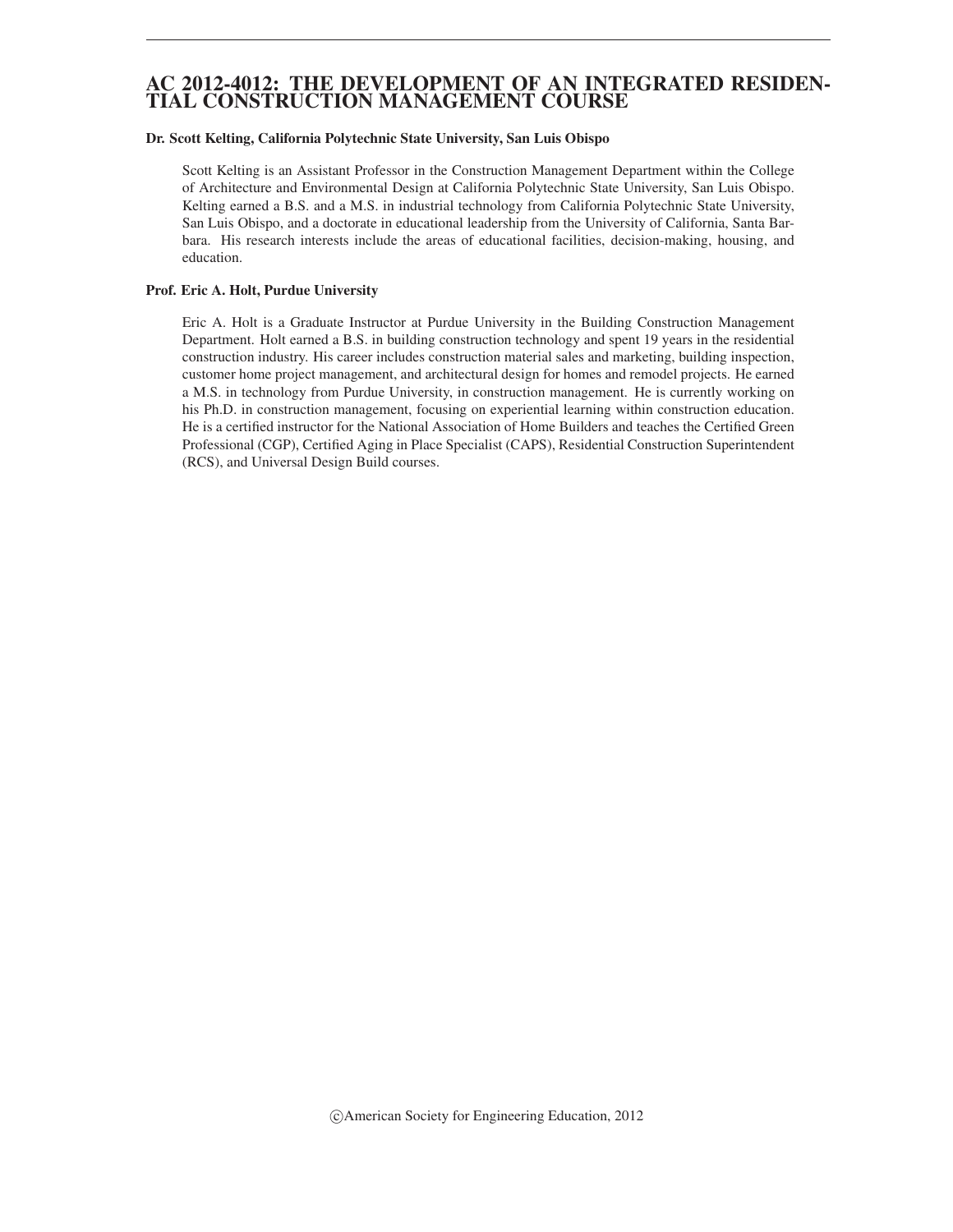# **The Development of an Integrated Residential Construction Management Course**

This paper presents the recent changes to different delivery methods for a residential construction management course at a major university. The project-based course was delivered similarly to a capstone course by combining Residential Methods, Estimating, Scheduling, and Contracts into one class with one overall final project. The course introduced students to land acquisition, land development, construction services, operations, finance, marketing, and sales. Information about the course's 14 different delivery methods and the recent changes is provided in this paper. The recent changes are based on a survey that was conducted to obtain the students' perspectives about the course delivery methods and combination of methods students preferred and found effective. Students also provided insight on additional delivery methods they preferred and found effective from other courses that provided insight to the recent changes. The results of the student surveys are presented and discussed. Survey results led to two alternative delivery methods that have been recently adopted in the course. These methods are: 1) providing opportunities for students to build residential assemblies outside the classroom in collaboration with industry professionals on full-scale projects by applying knowledge learned in class, and 2) new interactive electronic reading. This information may assist educators with developing the appropriate mix of delivery methods.

## Introduction

The core subjects in construction management are scheduling, estimating and contracts, which are typically delivered in a lecture, format in standalone classes [1]. "The traditional segmented, topic-based approach to construction management curricula clearly has been successful at facilitating the attainment of specialized skills and concepts such as quantity surveying, estimating, or scheduling. However, the world does not always present problems that are topic specific and solved in a non-holistic manner." In the traditional construction management curriculum model, students may have difficulty "connecting the dots" between these classes "to grasp the overall process of construction management as a dynamic, synergistic engagement of subject matter and skills until they reach their final term or participate in a single capstone experience at the end of their education" [2].

Chinowsky, found the following results for students who went through their project-based learning courses:

- Students were more mature with greater communication skills and understanding of the industry.
- Students obtained the ability to form questions that extended beyond the normal boundaries of the assignment.
- • Students gained a deeper understanding of the construction industry.
- Students recognized they need to address challenges and create solutions to open-ended problems [1].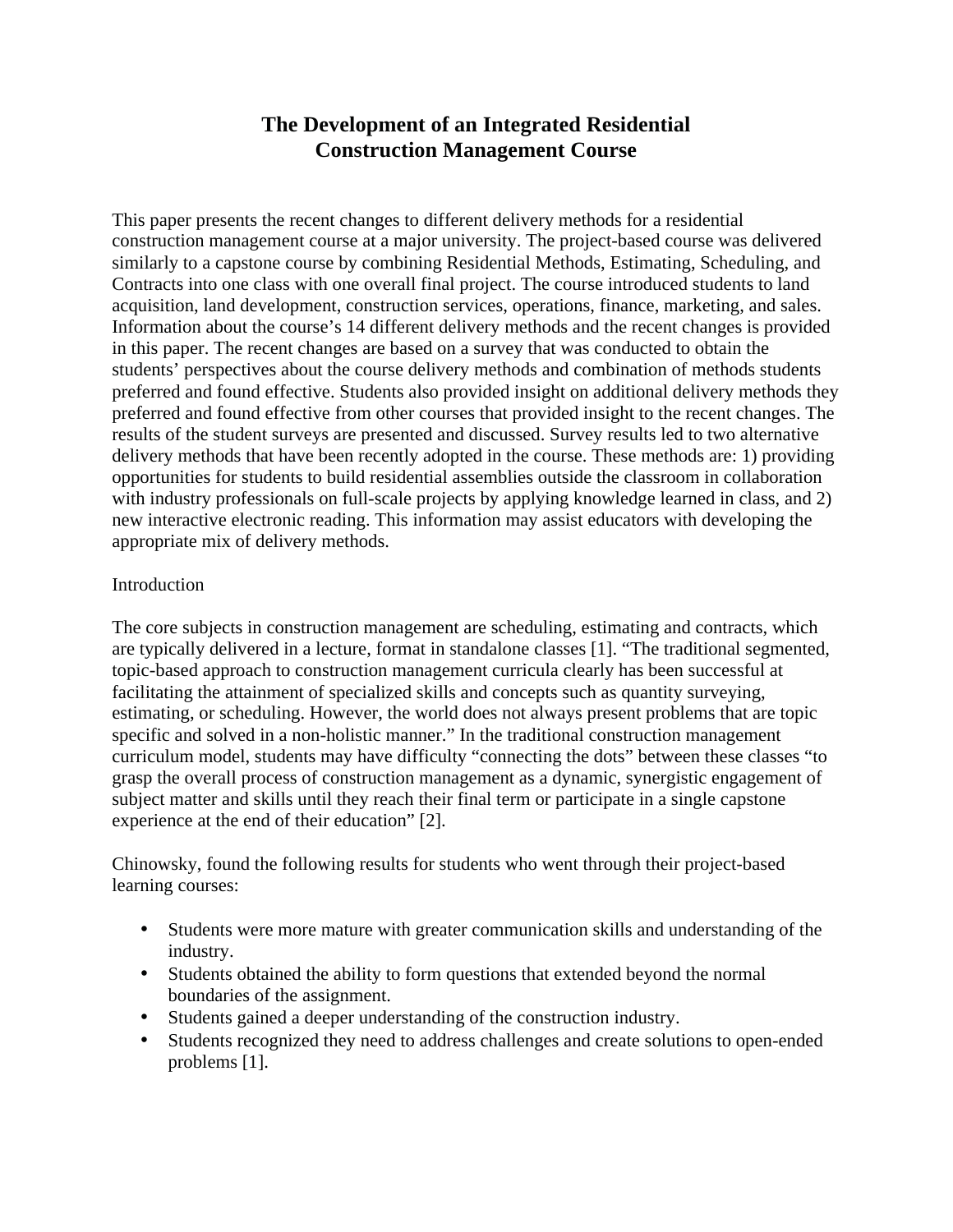The delivery system described in this paper is similar to the paper Peterson (2008) published in the Associated Schools of Construction Proceeding in 2008. The primary difference between Peterson's course and the one described in this paper was the students. Peterson's course was a capstone course for graduating seniors while the course described in this paper was for second year students. Peterson's class primarily applied knowledge gained from previous courses to the capstone project. The course described in this paper had to deliver new information to assist the students with the final project. Peterson provided the following conclusions about the project based delivery system for residential courses:

- Helps students in the transformation from "academia to industry".
- "Classroom structure and theory" is important for student motivation.
- • "Smaller sized groups" helps with keeping all students involved.
- Developing a strong relationship with industry is a vital part of the project based delivery system<sup>[7]</sup>

Students have preferences for the ways they receive information [5]. Having knowledge of students' preferred method of information delivery may help the instructor customize the instruction to meet the individual student's preferences, assist instructor with overcoming the thought of treating every student in a similar way, and motivate instructors to move away from their preferred mode of information delivery to use others.

Kelting and Hauck (2010) evaluated which method or combination of teaching methods is more effective and more appealing to students in their second year. Their study was unique because it focused on all of the delivery methods utilized in the course and the students' perception of the overall impact on their learning. Kelting and Hauck (2010) included the reviewers' suggestions and recommended that an area for future research would be to study which method of information delivery (e.g. lectures, field trips, etc.) is more effective and appealing to students. A follow-up study based on their recommendation for future research was conducted and focused on students' perspectives of the entire course and its' delivery methods [3]. Based on these results, two specific delivery methods were changed in this residential construction management course. These methods are providing opportunities for students to build residential assemblies outside the classroom in collaboration with industry on full-scale projects by applying knowledge learned in class, and new interactive electronic reading. This paper presents the history of this course and the recent delivery method changes for a residential construction management course at a major university.

## History

Spring 2008 was the first quarter the faculty officially implemented the delivery system described in this paper. There were many iterations of pilot studies during which the students provided the faculty with feedback that has contributed to the course's current state of development. Montoya, Kelting and Hauck (2009) discuss some of the student feedback in the areas of space utilization, ensuring individual learning when assigning work in groups as part of the project-based delivery system, and the appropriate role of industry in the classroom. Kelting and Hauck (2010) concluded, "students perceived working on a quarter long final project simulating the current market helped them better understand the course material. The most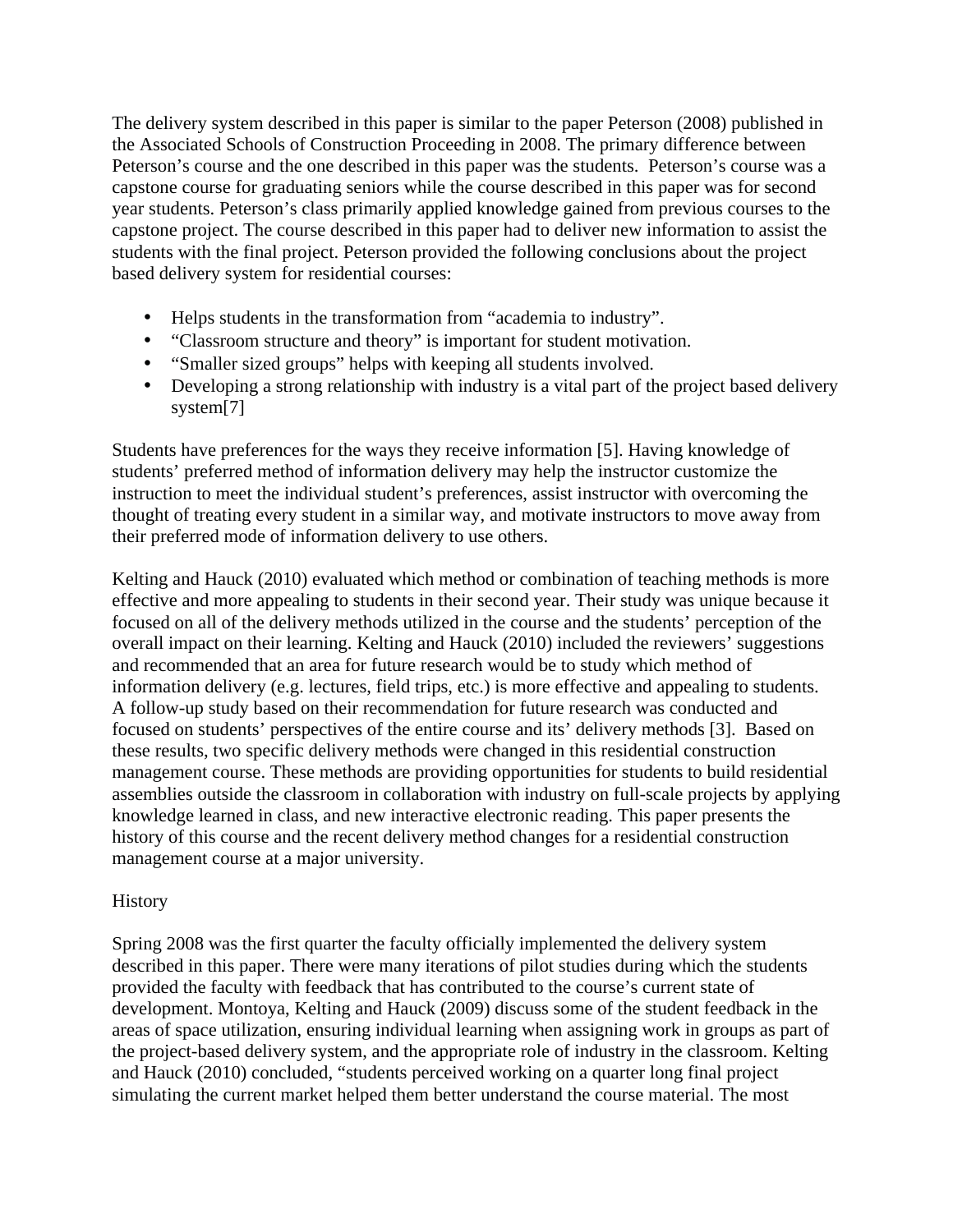impressive results were the students' perspective of the integration of estimating, scheduling, contracts and building methods. They felt the integration of these core subjects helped promote their understanding of the overall building process."

The average class size was 24 students. They were divided into six teams of four for both the lab assignments and the final project. The class met 16 hours a week for a ten week quarter in the spring and 32 hours a week for a five week quarter in the summer. The course was taught in a laboratory space that was dedicated solely to homebuilding education, and primarily focused on new home construction. The class combined components of the following four classes: Residential Methods, Estimating, Scheduling, and Contracts. The following teaching methods were used in the class: lectures, lectures with a personal response system, in class activities and discussion, guest lecturers, labs, overall capstone project, peer reviews, exams, quizzes, field trips, reading assignments, homework assignments, working in teams, and student presentations.

The faculty strived to immerse students in all aspects of the homebuilding industry through lectures and interactive discussions. The lectures covered material from acquiring land through the warranty process. The instructor introduced students to the following management concepts: land acquisition, land development, construction services, operations, finance, marketing, and sales. Current market conditions were discussed in great detail, as they were vital to the success of the final project. The lectures were designed to give students the information needed to apply the skills learned in the classroom to lab assignments and their final project. The lecture material in this course was designed to be interactive by assigning pre-lecture assignments and short class assignments during the lectures. These assignments led to many great discussions in class. The lectures were delivered in PowerPoint and multi-media and many of them utilized a clicker personal response system to encourage and assess participation. Each student in the class had a personal hand held device that allowed the student to respond to multiple choice questions electronically. The instructor used the device to measure student understanding during the lecture. It worked like this: Approximately every twenty minutes during the lecture, the instructor asked the students a multiple choice question based on the lecture material previously covered. The students used their personal response system to answer the questions during lecture. The results were displayed in a graph to the students and later inputted into the grade book as part of their class participation grade. The personal response system was also used for class discussion, quizzes, and other activities. All lecture material was posted electronically so that students could refer to it.

Guest lecturers from different departments of residential building companies were brought in from industry to discuss various topics of the course, based on their experience. The faculty met with the speakers in advance of their presentation to discuss the students' project. This gave the guest speakers the ability to tie their examples to the class project. The guest speakers were also able to answer general questions students had about the project and offered insight and information that the lectures did not cover. This also strengthened the relationship between the industry and the students.

A series of labs were assigned throughout the quarter. The labs were designed to reinforce the concepts covered in class and assist the students with their final project.

The quarter consists of four lab assignments: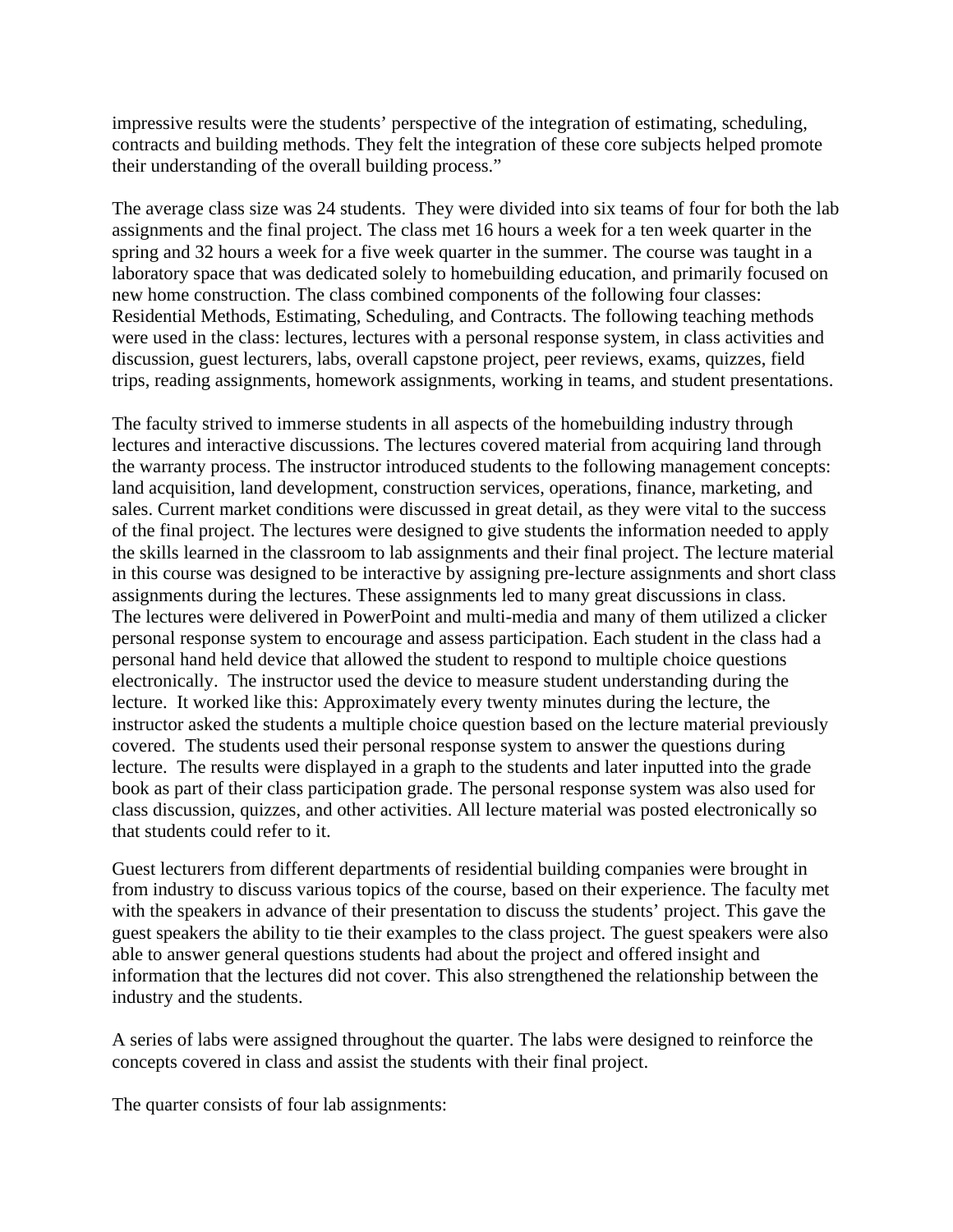- 1. Lumber Market Lab: Groups of students tracked the lumber market weekly and created a graph. One group was randomly selected weekly to present the current state of the market.
- 2. Foundation Lab: Students were given two different foundation designs for all homes on the final project. Students prepared a detailed quantity takeoff and cost estimate of the two different designs. They selected a foundation to use for their final project based on their estimate, soils report, risk analysis and additional research.
- 3. Hand Schedule Lab: Students created a schedule by hand on butcher paper of one of their assigned homes. Students calculated the early start, early finish, late start, and late finish for 25-30 activities. In addition, they calculated the free float and total float for each activity.
- 4. Scope of Work Lab: Students compared two different companies' scope of work for the same trade. They provided a detailed list of similarities and differences and a detailed analysis of both scopes of work.

The students went on three field trips during the quarter, two of which were to jobsites. Depending on the stage of the project, the project manager of the jobsite walked the students through pre-drywall or post-drywall orientation of the home. One field trip was to a custom home and the other was to an active adult community. The third trip was to the local truss manufacturing facility. They met with the facility manager and area sales manager. The students were provided with information about the truss manufacturing design and process, as well as their floor joist manufacturing process. After the introduction, the students were taken on a tour of the facility to see the truss and floor systems being produced, sent through quality control and loaded onto the trucks to be delivered to the jobsites. The facility is a LEED certified building and the students learned about the different LEED components as they took their tour.

The final project was a series of assignments that were to be completed throughout the quarter and then compiled to compose a final project. The length of time for each assignment was dependent on the difficulty of the deliverables. Each group met with the instructor and presented the deliverables of each assignment at the time of its due date. The students tasked to review a developed property that was for sale and to develop a feasibility analysis for consideration of funding and acquisition or to explain why this project may be too risky for the company.

The final project consisted of seven assignments:

- 1. Students prepared a strategic and operational marketing analysis for the project.
- 2. Students completed a detailed construction estimate and budget including a quantity takeoff of all labor, material, and equipment necessary to complete the project. Each student prepared a complete estimate for one home.
- 3. Students found creative ways to reduce costs by value engineering, purchasing strategies and changing standard amenities of the current plans and specifications.
- 4. Students prepared a computer generated CPM schedule for one home. The students then determined an overall project schedule based on current absorption rates.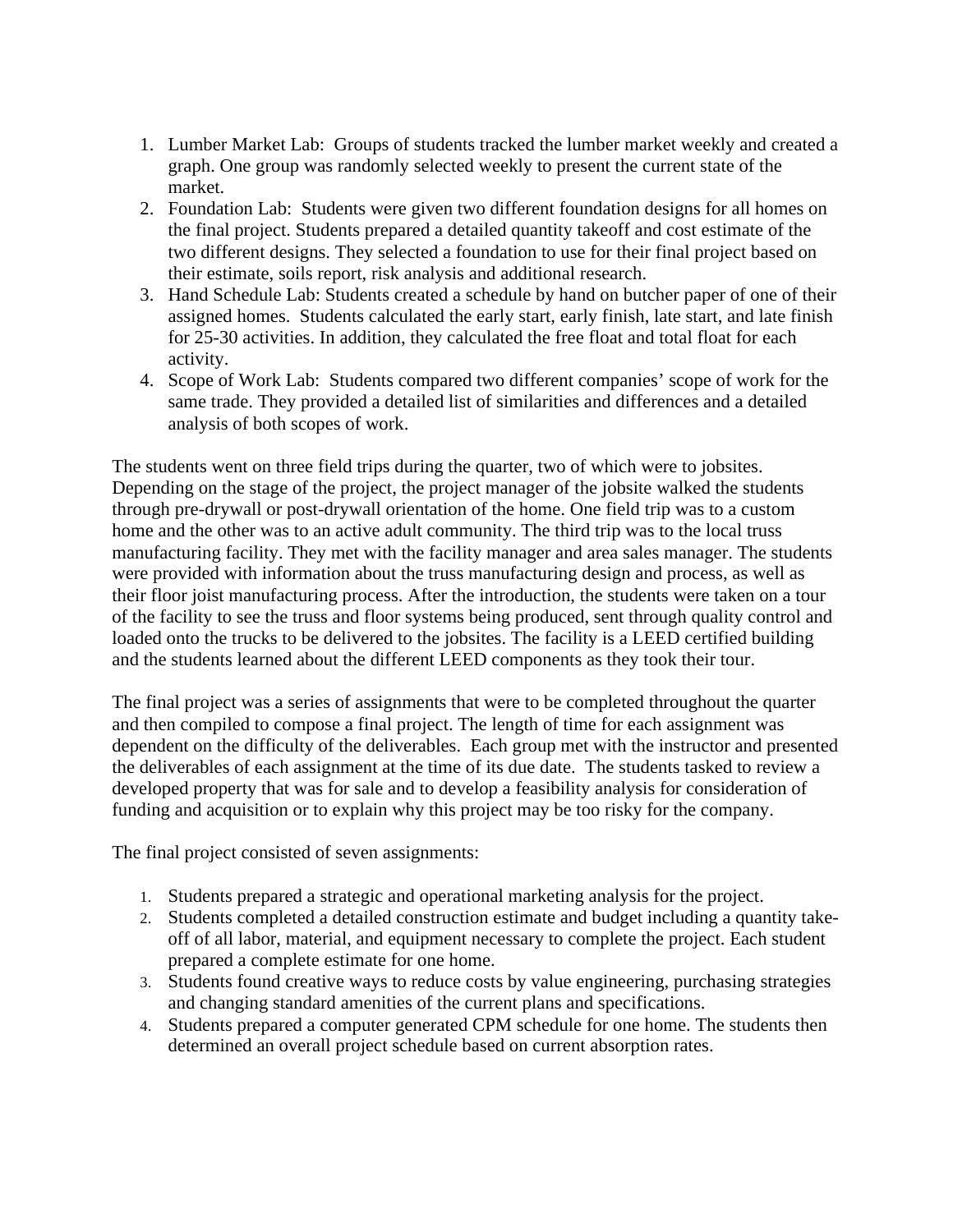- 5. The students determined their proposed project management and organization for staffing the project. The students summarized the roles they needed in their organization to make this possible.
- 6. Students created financial information for the project. They created cash flow projections for the proposed project based on the absorption rate determined from their marketing analysis and schedule. The students were challenged with providing different scenarios based on market fluctuation.
- 7. The students prepared an Executive Summary, including their recommendation for purchasing the lots.

Periodically throughout the course, students had the opportunity to review each other's work and they provided both compliments and constructive criticism. This gave students the opportunity to display their knowledge of the assignments by critically reviewing other students' work.

Students were required to conduct a professional presentation representing their solution to the problem. The students presented to a panel of instructors and peer groups of students at the end of the quarter. The reviewing peer groups of students were able to showcase their knowledge of the project by asking the presenting group questions. The presentations were 20 minutes in length and covered the main topics of the final project. In addition to the methods listed above, students were assigned to complete in-class activities, exams, reading assignments, quizzes, homework assignments, and working in teams.

## Methodology

Performed over two separate quarters of the same residential construction management course at a four-year university, this paper utilizes Kelting's (2011) study that compared students' perspectives about 14 different instructional delivery methods through surveys which used ranked order, the five-point Likert scale, and open-ended questions. As a result, a forced-ranking survey method was adopted to find out which instructional delivery methods students perceive as more effective and appealing—a decision resulting from the ceiling effect generated by the fivepoint Likert Scale used in other research on student perspectives [4]. For example, one study used the five-point Likert Scale to rate the students' perception of how various delivery methods helped with their communication and teamwork skills while enabling their understanding of the final project [4]. The survey results led to a ceiling effect that made it difficult to pinpoint the differences between these delivery methods. To expand beyond the survey questions, qualitative questions and informal group discussions at the end of each quarter were done to allow students to share their thoughts about the different features of the interactive e-lessons [3].

An anonymous survey of the students' preferred delivery method and which method they thought was most effective was conducted during two consecutive quarters. The survey was created to obtain feedback from the students in order to find out which delivery systems were preferred and effective so the faculty could focus on methods that students ranked as the highest and improve on areas ranked the lowest. During both quarters, the class size was 24 students all 48 students answered the survey. The second quarter course had 14 construction management majors and 10 construction management minors. Two of the minors were architectural engineering majors and the other eight were architecture majors. These results may not be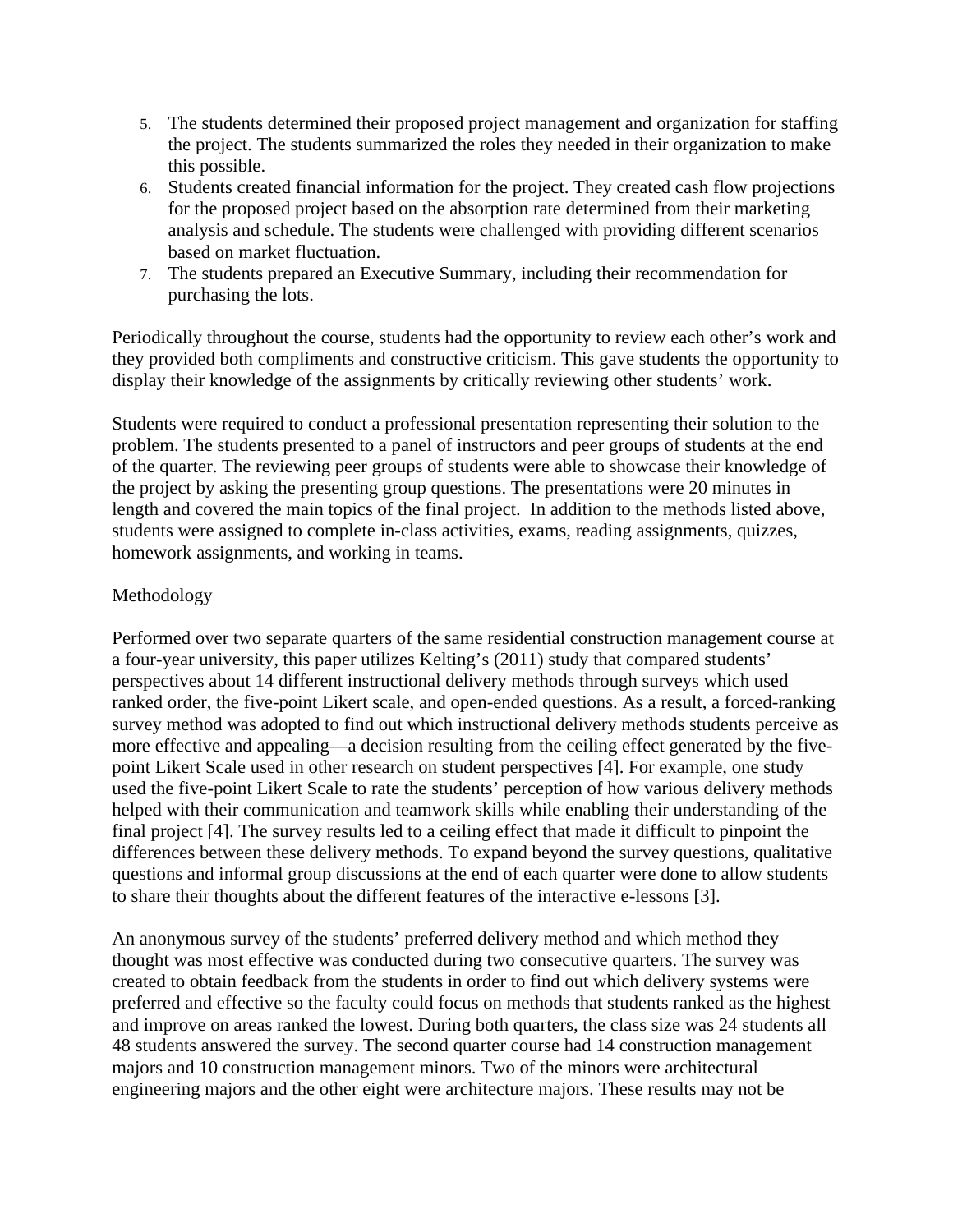generalizable to all other courses, but may be transferable to some. The questionnaire was developed based on areas for future research from Kelting and Hauck's (2010) paper. The questionnaire was put through a peer review process that customized it for the purposes of this study. The students listed the delivery method preferences on a forced ranking scale of 1 to 14 with 1 being the highest. The students were asked if there was a particular combination of delivery methods they prefer and found most effective. Students were also asked to provide other delivery methods that were not provided in the course, but may be recommended for future quarters [3]. The results from this survey were used to develop new delivery methods for this course.

## Survey results

Each of the six survey items are listed in numerical order below with a discussion of the analysis of the results.

Ranking of delivery methods

- 1. Based on your experience in this course, please rank (in order from 1-14) the way you prefer to learn. 1 is the highest and 14 is the lowest.
- 2. Based on your experience in this course, please rank (in order from 1-14) the most effective way for you to learn. 1 is the highest and 14 is the lowest.

A side by side comparison of the preferred and effective ranks is provided in Table 1 and the following results were derived from the students' perspectives using the methodology stated above:

Table 1

| Preferred | Delivery Method                    | Effective | Delivery Method             |
|-----------|------------------------------------|-----------|-----------------------------|
| Rank      |                                    | Rank      |                             |
|           | <b>Field Trips</b>                 |           | <b>Field Trips</b>          |
| 2         | In class activities and discussion |           | <b>Final Project</b>        |
| 3         | <b>Guest Lectures</b>              | 3         | Labs                        |
|           | Labs                               | 4         | Lectures with Personal      |
|           |                                    |           | <b>Response Systems</b>     |
| 5         | Lectures with Personal Response    | 5         | In class activities and     |
|           | <b>Systems</b>                     |           | discussion                  |
| 6         | <b>Final Project</b>               | 6         | Lectures                    |
|           | Working in Teams                   |           | <b>Guest Lectures</b>       |
| 8         | Lectures                           | 8         | Peer Review                 |
| 9         | Peer Review                        | 9         | Working in Teams            |
| 10        | Presentations                      | 10        | Quizzes                     |
| 11        | <b>Quizzes</b>                     | 11        | <b>Homework Assignments</b> |
| 12        | <b>Homework Assignments</b>        | 12        | Presentations               |
| 13        | Exams                              | 13        | Exams                       |

### *Results of student perspectives*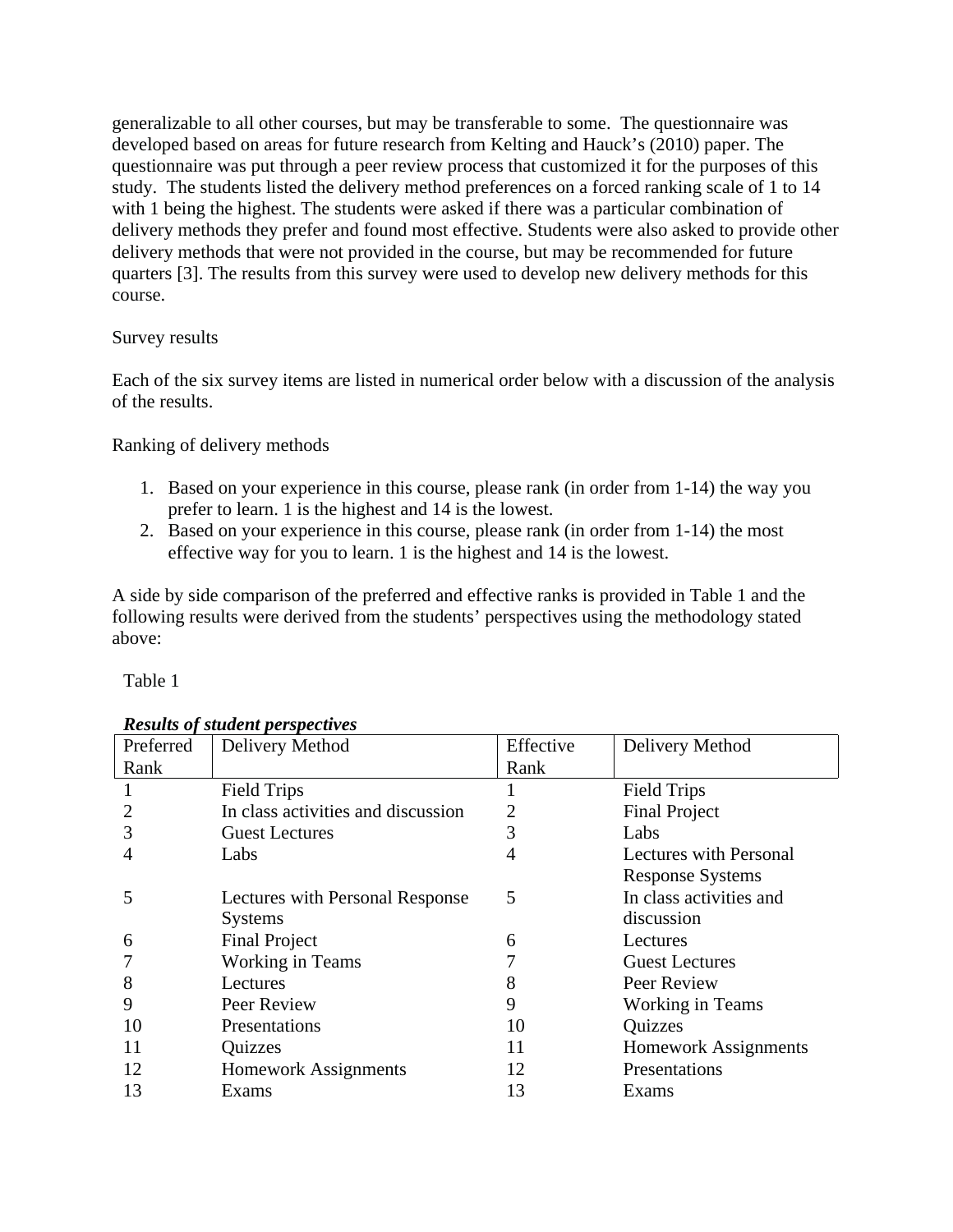#### 14 Reading Assignments 14 Reading Assignments

Combinations of delivery methods

3. Based on the ranked delivery methods, is there a particular combination of delivery methods that you prefer? If yes, please describe.

Thirty students responded with a yes. Their responses were evaluated for common themes and are summarized below:

- Lecture, lab and fieldtrip in order and all on the same topics
- Lab, peer review and field trip in order and all on the same topics
- Lecture, fieldtrip and lab in that order and all on the same topics
- Lectures then working on labs in teams
- Having guest lectures on field trips
- Working in teams and peer reviews
- Working in teams on a final project
- 4. Based on the ranked delivery methods, is there a particular combination of delivery methods that are the most effective way for you to learn? If yes, please describe.

Sixteen students responded with a yes. Their responses were evaluated for common themes and are summarized below:

- Lectures with labs in order and all on the same topic,
- • Quizzes before lecture and personal response systems during lecture,
- Reading, homework, quiz and exam in order,
- Lecture, homework, exam,
- Lecture and final project.

Other delivery methods

5. Based on your academic career, please describe any other delivery method you prefer that was not listed above.

Thirteen students responded. Their responses were evaluated for common themes and are summarized below:

- • Lectures with material and assembly samples,
- Job shadowing,
- Interviewing a professional in industry,
- Providing notes for exam preparation.
- 6. Based on your academic career, please describe any other delivery methods that are the most effective way for you to learn.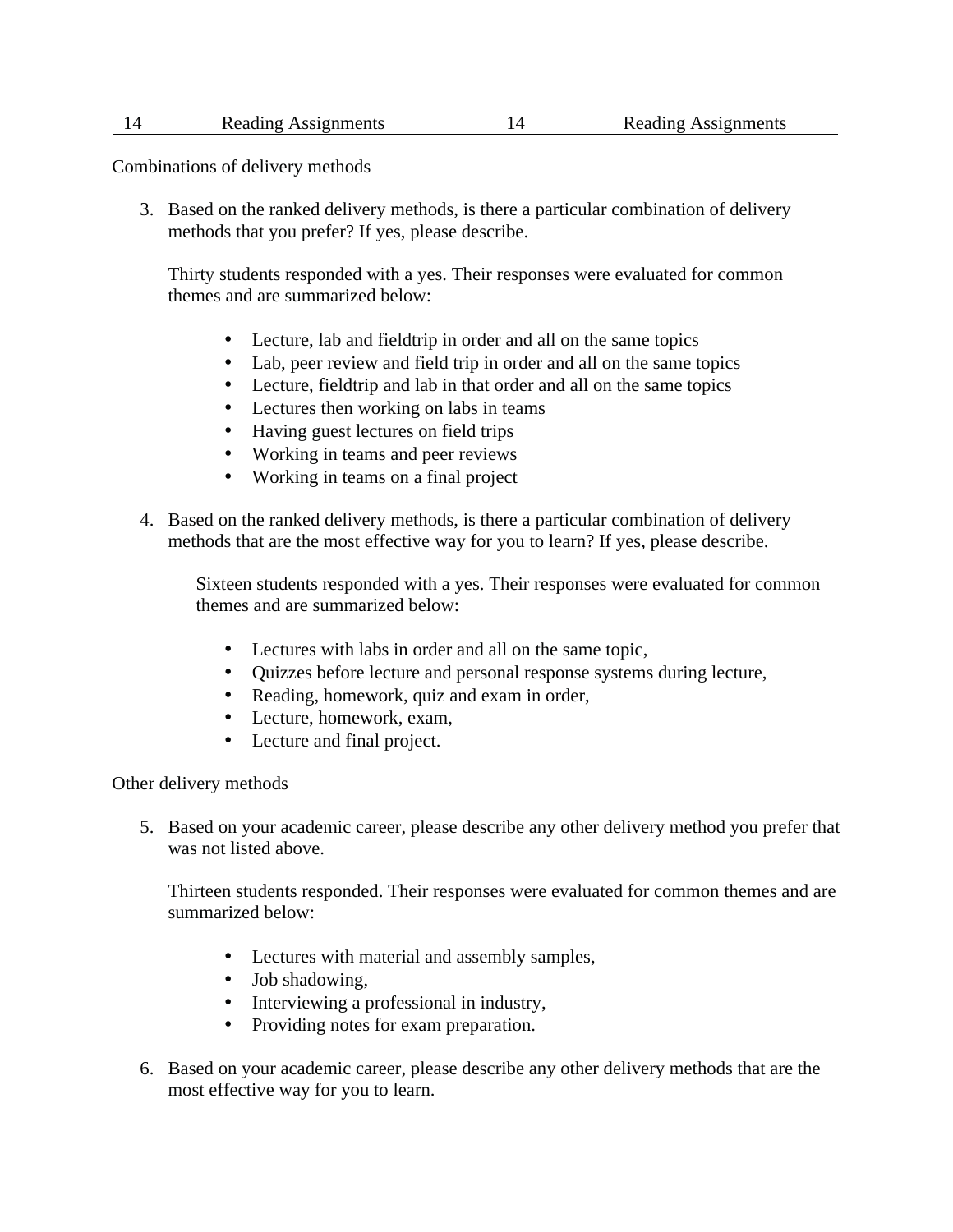Eleven students responded. Their responses were evaluated for common themes and are summarized below:

- Providing additional online resources,
- Providing overviews of previous classes lectures,
- Building outside the classroom with hands on projects,
- Videos,
- In person one on one teacher evaluations.

## Discussion

The survey results of the delivery methods revealed the students' perception of their preferred and most effective delivery methods, and the one they found least effective. Within the top six ranked items there were five delivery methods in common. These delivery methods are field trips, in class activities and discussions, lectures with personal response systems, labs, and the final project. Field trips were ranked first on both preferred and effective delivery methods.

Five delivery methods were in common within the bottom five ranked items from the students' perspectives of both preferred and effective delivery methods. These delivery methods are reading, exams, homework assignments, quizzes, and presentations. Reading was ranked the lowest on both preferred and effective delivery methods survey results.

Students' provided additional feedback about additional delivery methods they preferred and found effective. Building outside the classroom with hands on projects was a reoccurring response.

Based on the results, two specific areas in this course were changed: the development of hands on building projects outside the classroom, and the development of new reading delivery methods. It is important to note that all delivery methods will still be used in the course.

The first area of improvement was the development of hands on building exercises. This was done in collaboration with industry and was on based on the students' suggestion of an additional effective delivery method. Two, four-hour building exercises were created in collaboration with industry. These exercises have been used to teach, demonstrate and test applications associated with best building practices. The first exercise had three groups of students assemble pre-cut flooring systems, and three different groups assemble floor systems from uncut material. Students learned advantages in both time savings and quality control when utilizing pre-cut floor systems. The second exercise had students learn about drainage planes by installing housewrap and windows and water testing them. The appropriate industry representatives assisted in facilitating both exercises.

Students' provided positive feedback about both exercises. The following quote is from one of the participating students, "I thought the hands on experience that we got during the floor framing exercise was better than almost anything that we could have done in a classroom.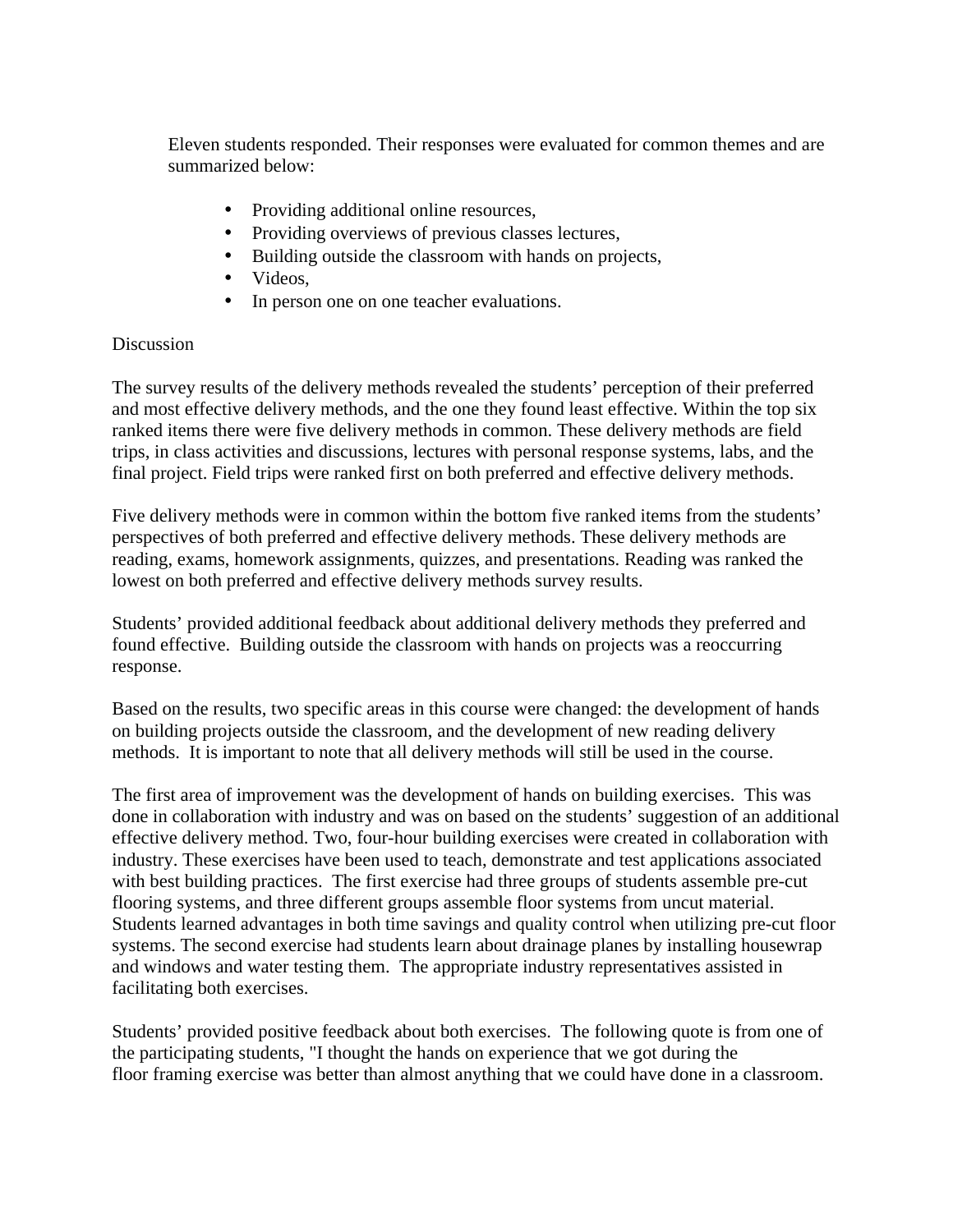Not only did we gain knowledge of some new framing technology but we also gained respect for the people in the field that are doing framing day-to-day."

The second area of improvement is new reading delivery methods. Since this study ranked reading as the lowest on the scale of preferred and effective delivery methods, new and engaging delivery methods for course reading assignments were developed. One student suggested additional on-line resources would be an effective way to learn. An interactive online course offering of 30 lessons was developed through an easy-to-manage system for the following topics: foundations, framing, structural hardware, mechanical and electrical features, plumbing, drainage planes, exterior cladding, energy efficiency and insulation, drywall, interior finishes, storm-water pollution prevention plan, jobsite safety, scheduling, estimating, and contracts. The instructor incorporated all these topics into 30 interactive e-lessons that had a deliberate organization and content aimed at creating an interactive environment for the users.

After organizing the interactive content into lessons, each considered equivalent to a chapter in a textbook, the instructor organized the lesson content into units. Each unit contained one or more topics, and each topic covered a variety of subtopics. Below is an example of the organizational structure:

Lesson 5: Constructing the Foundation

Unit 1: Excavating the Slab Area Unit 2: Preliminary Stages of Foundation Construction Unit 3: Slab Construction Topic 1: Utilities Subtopic: Utility Layout Subtopic: Utility Testing Subtopic: Examples Subtopic: Video—Locating the Placement of Piping Topic 2: Pre-Slab Protection Topic 3: Post Tension Layout Topic 4: Slab Placement Topic 5: Post Construction Unit 4: Basements and Crawlspaces

The above organizational structure allowed for the breakdown of comprehensive content into manageable chunks of reading with the goal of making the material accessible and engaging to students. The user could access the content from multiple entry points provided through hyperlinked lesson features. The instructor also presented content in a variety of formats to promote interest, and paired with real-world content with photos or drawings to assist with increasing comprehension of important concepts. During the reading of process descriptions, students could view thumbnail sequences or see each sequence in an expanded view with short descriptions. Students had opportunities to click on "More" links throughout the content to access more in-depth information.

The instructor integrated a variety of pedagogical elements into the content. For example, the instructor established learning objectives to focus learners on the most important concepts,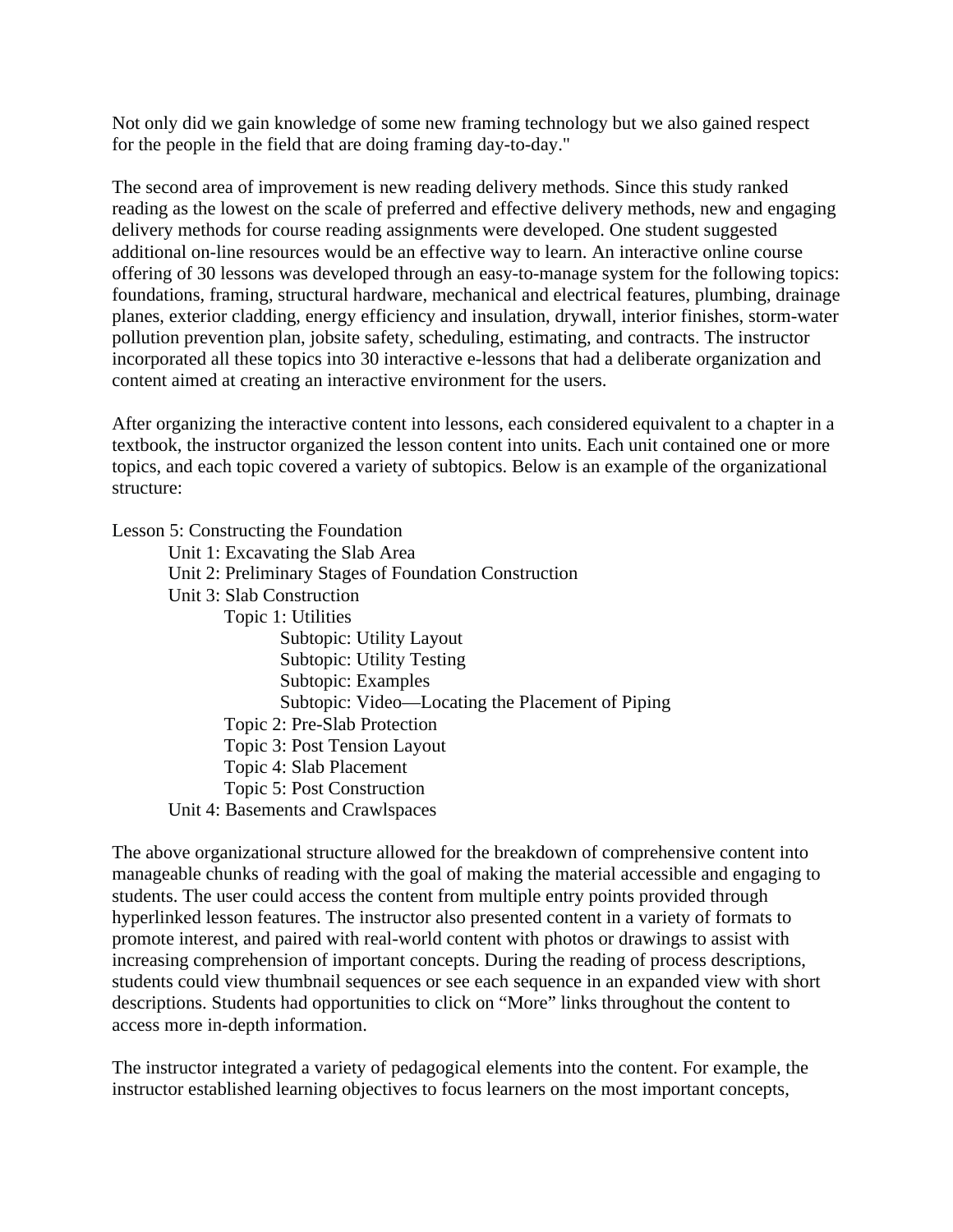identified key vocabulary, and provided definitions as hyperlinks throughout the content. A sampling of this vocabulary served as the basis for pre- and post-tests. The instructor integrated videos throughout the lesson to provide connections to the real world of construction. Lesson scenarios provided students with the opportunity to complete a task by applying what they learned in the lesson to a situation they might encounter on the job. Lesson summaries and electronic flashcards provided students with the resources to review important key terms and calculations before completing the lesson.

The online format provided assessments, flash cards, real-world scenarios as case studies, and interactive questions. The instructor offered immediate, specific feedback to reinforce learners' understanding and provide clarification as necessary. Interactive questions were embedded into the content. "What Do You Think" questions appeared at the beginning of each lesson to stimulate interest and engage students in the content of the upcoming lesson. At the beginning of each new topic, "Think About It" questions built the connection between prior knowledge and new content. The instructor integrated "Test Your Knowledge" and "Quick Check" questions throughout the content to check student understanding before the end of a lesson. Students received immediate, specific feedback. The feedback for each question included a reference back to the content. "Key Points/Make a Note" prompts encouraged students to reflect and summarize. The instructor provided a comprehensive assessment with immediate feedback at the end of each lesson. When applicable, the feedback directed the reader to the section containing the information necessary to answering each assessment question correctly.

#### Conclusion

This study agrees with Peterson's (2008) conclusion that developing a strong relationship with industry is a vital part of the project based delivery system. Industry relations have been important for the continued development of current material for activities, discussions, lectures, labs, final projects and continued field trips. In light of the student ranking of delivery methods indicating field trips as the highest rank, industry relationships remain important in order to provide high quality field trips for the students.

Additional surveys may be performed in order to analyze the results of future instructor's exploration of these delivery methods in this course and others. A potential area for further research would be a follow up study to determine whether students find interactive electronic reading lessons more engaging than textbooks and which aspects of these lessons are more effective and appealing. Another potential area for further research is to modify the survey of which delivery method they preferred and thought were most effective to include hands on activities. This modified survey could then be given to future courses and compared to the results of the survey presented in this paper.

#### References

[1] Chinowsky, P., Brown, H., Szajnman, A., & Realph, A. (2006). Developing knowledge landscapes through project-based learning. *Journal of Professional Issues in Engineering Issues and Practice*, 132 (2), 118-124.